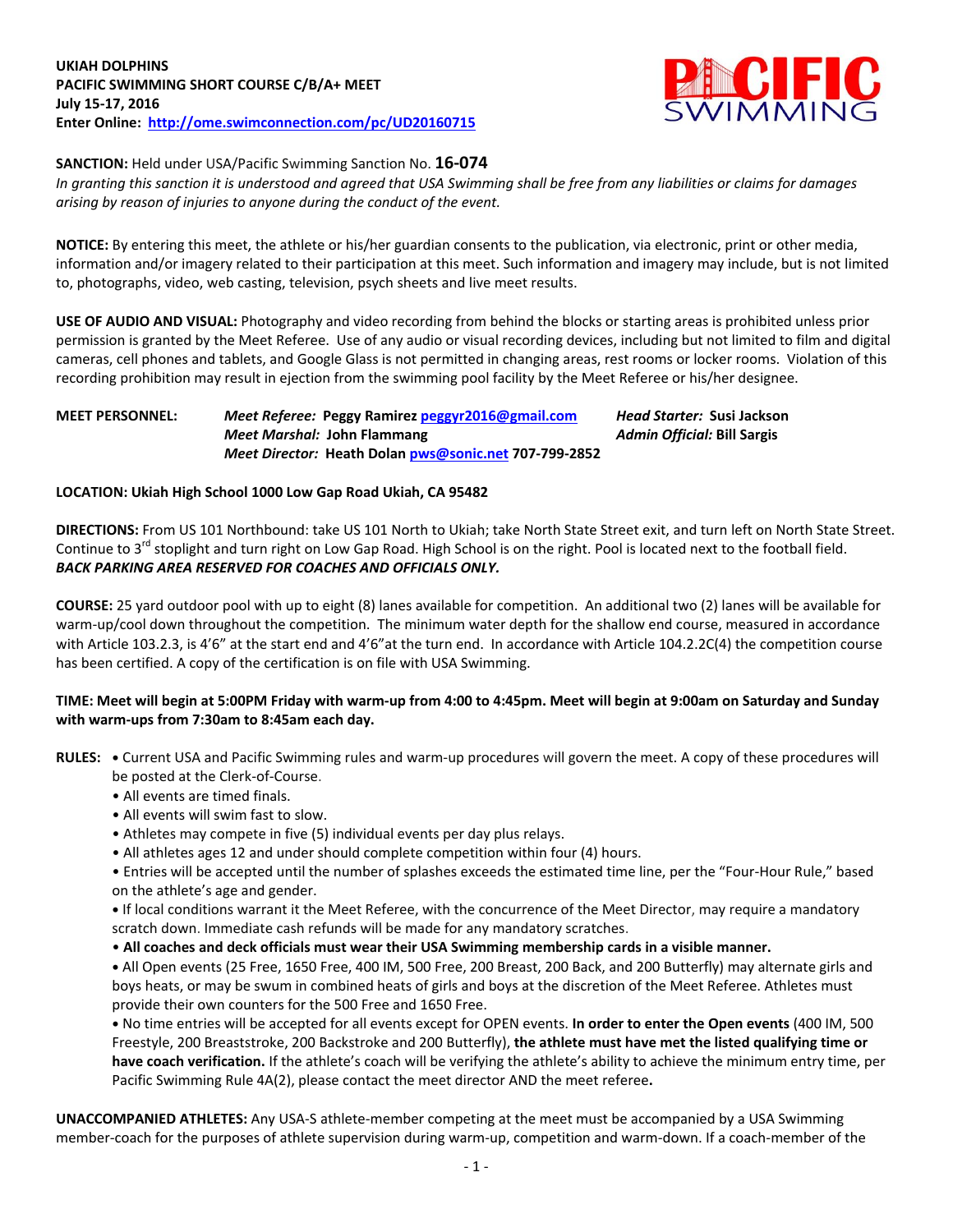athlete's USA-S Club does not attend the meet to serve in said supervisory capacity, it is the responsibility of the athlete or the athlete's legal guardian to arrange for supervision by a USA-S member-coach. The Meet Director or Meet Referee may assist the athlete in making arrangements for such supervision; however, it is recommended that such arrangements be made in advance of the meet by the athlete's USA-S Club Member-Coach.

**RACING STARTS:** Athletes must be certified by a USA-S member-coach as being proficient in performing a racing start, or must start the race in the water. It is the responsibility of the athlete or the athlete's legal guardian to ensure compliance with this requirement.

**RESTRICTIONS:** • Smoking and the use of other tobacco products is prohibited on the pool deck, in the locker rooms, in spectator

- seating on standing areas and in all areas used by athletes, during the meet and during warm-up periods.
- Sale and use of alcoholic beverages is prohibited in all areas of the meet venue.
- No glass containers are allowed in the meet venue.
- No propane heater is permitted except for snack bar/meet operations.
- All shelters must be properly secured.
- Changing into or out of swimsuits other than in locker rooms or other designated areas is prohibited.

• Destructive devices, to include but not limited to, explosive devices and equipment, firearms (open or concealed), blades, knives, mace, stun guns and blunt objects are strictly prohibited in the swimming facility and its surrounding areas. If observed, the Meet Referee or his/her designee may ask that these devices be stored safely away from the public or removed from the facility. Noncompliance may result in the reporting to law enforcement authorities and ejection from the facility. Law enforcement officers (LEO) are exempt per applicable laws.

• No pets, except for "working dogs" are allowed anywhere in the meet venue.

**ELIGIBILITY:** • Athletes must be current members of USA-S and enter their name and registration number on the meet entry card as they are shown on their Registration Card. If this is not done, it may be difficult to match the athlete with the registration and times database. The meet host will check all athlete registrations against the SWIMS database and if not found to be registered, the Meet Director shall accept the registration at the meet (a \$10 surcharge will be added to the regular registration fee). Duplicate registrations will be refunded by mail.

• Athletes in the "A" Division must have met at least USA Swimming Motivational "A" minimum time standard. Athletes in the "B" Division must have met at least the listed "B" minimum time standard. All entry times slower than the listed "B" time standard will be in the "C" Division.

• Entries with **"NO TIME" will** be accepted for all events except the OPEN events and will be seeded in the slowest heat(s) of the "C" division.

• Entry times submitted for this meet will be checked against a computer database and may be changed in accordance with Pacific Swimming Entry Time Verification Procedures.

• Disabled athletes are welcome to attend this meet and should contact the Meet Director or Meet Referee regarding any special accommodations on entry times and seeding per Pacific Swimming policy.

• Athletes 19 years of age and over may compete in the meet for time only, no awards. Such athletes must have met standards for the 17-18 age group.

• The athlete's age will be the age of the athlete on the first day of the meet.

**ENTRY FEES:** \$4.00 per event plus an \$8.00 participation fee per athlete. Entries will be rejected if payment is not sent at time of request. No refunds will be made except mandatory scratch downs.

**ONLINE ENTRIES:** To enter online go to **<http://ome.swimconnection.com/pc/UD20160715>** to receive an immediate entry confirmation. This method requires payment by credit card. Swim Connection, LLC charges a processing fee for this service, equal to \$1 per athlete plus 5% of the total Entry Fees. Please note that the processing fee is a separate fee from the Entry Fees. If you do not wish to pay the processing fee, enter the meet using a mail entry. **Entering online is a convenience, is completely voluntary, and is in no way required or expected of an athlete by Pacific Swimming.** Online entries will be accepted through Monday, July 4, 2016.

**MAILED OR HAND DELIVERED ENTRIES**: Entries must be on the attached consolidated entry form. Forms must be filled out completely and printed clearly with athlete's best time. Entries must be postmarked by midnight, Saturday, July 2, 2016 or hand delivered by 6:30 p.m by Monday, July 4, 2016. No late entries will be accepted. Requests for confirmation of receipt of entries should include a self-addressed envelope.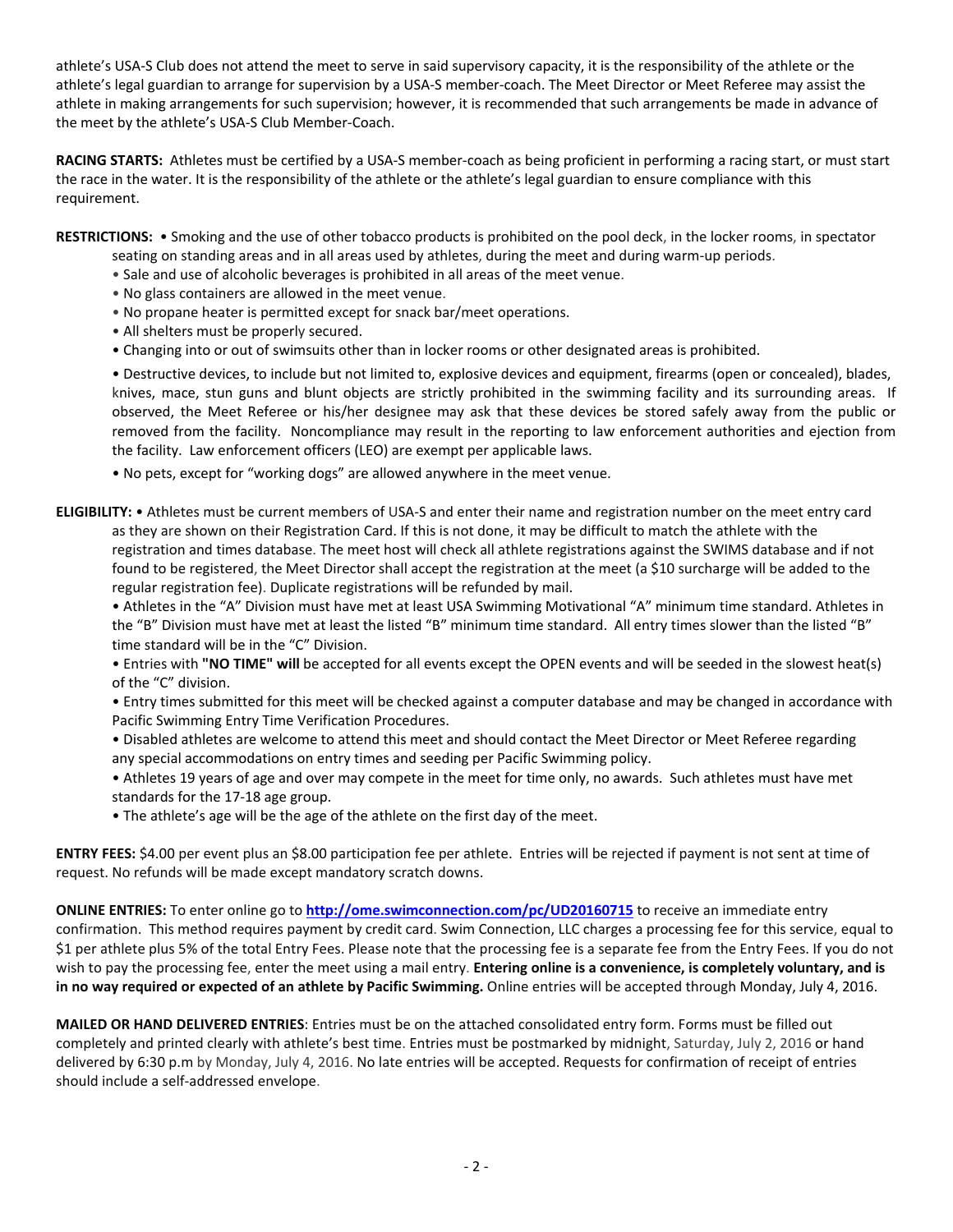**CHECK-IN:** The meet will be deck seeded. Athletes must check-in at the Clerk-of-Course. No event shall be closed more than 30 minutes before the scheduled start of the session. Close of check-in for all individual events shall be no more than 60 minutes before the estimated time of the start of the first heat of the event. Athletes who do not check in will not be seeded and will not be allowed to compete in that event.

**SCRATCHES:** Any athletes not reporting for or competing in an individual timed final event that they have checked in for shall not be penalized. Athletes who must withdraw from an event after it is seeded are requested to inform the referee immediately.

## **AWARDS:**

- **Individual events**: Distinctive pins will be awarded to 1<sup>st</sup>-3<sup>rd</sup> place in the "A," "B" and "C" divisions and ribbons will be awarded to the 4<sup>th</sup> – 8<sup>th</sup> place finishers in the "A," "B" and "C" divisions, for each event and age group (8&U, 9-10, and 11-12, 13-14, 15-16, 17-18.) The 13 & Over individual events will be swum in combined heats, with awards given for each separate age group (13-14, 15-16, 17-18). The 11 & Over individual events will be swum in combined heats, with awards given for each separate age group (11-12, 13-14, 15-16, 17-18). Athletes 19 years of age and older will not receive awards.
- **Open events:** Will be swum in combined heats, with awards being given by each separate age group (8&U, 9-10, and 11-12, 13-14, 15-16, 17-18.)
- "A" medals will be awarded to athletes achieving new "USAS-A" times swum during this meet only.
- **Relays:** Ribbons will be awarded to 1<sup>st</sup>-6<sup>th</sup> place relay finishers.
- *AWARDS MUST BE PICKED UP ON SUNDAY, THE LAST DAY OF THE MEET, BY A TEAM'S COACH OR TEAM REPRESENTATIVE. AWARDS WILL NOT BE MAILED.*
- *ZONE 3 TEAMS: AWARDS THAT ARE NOT PICKED UP AT THE MEET WILL BE AVAILABLE AT THE NEXT ZONE 3 BOARD MEETING.*
- *NON ZONE 3 TEAMS AND UNATTACHED ATHLETES: TEAMS AND ATHLETES MUST COORDINATE WITH THE AWARDS DESK PICK UP &/OR DELIVERY OF AWARDS AND FOR THOSE AWARDS NOT PICKED UP. IF AWARDS WILL NOT BE ABLE TO BE PICKED UP ON THE LAST DAY OF THE MEET, A PRE-PAID ENVELOPE MUST BE PROVIDED.*

**ADMISSION:** Free. A 3-day meet program will be available for \$5

**SNACK BAR & HOSPITALITY:** A snack bar will be available throughout the competition. Coaches and working deck officials will be provided lunch. Hospitality will serve refreshments to timers and volunteers.

**CAMPING:** Free overnight camping will be available on the Ukiah High School campus Friday and Saturday nights on one of the fields near the pool.

**MINIMUM OFFICIALS**: At least seven days prior to the start of the meet, meet management (Meet Director and/or Meet Referee) shall contact a representative from each club participating in the meet, and provide a preliminary inventory of the officials that club is required to provide for each session. Each club shall, by the start of the meet, provide to the Meet Director or designee a list of Officials who have agreed to represent that club during each session of the meet.

At the meet, meet management shall conduct an inventory of officials, and shall compare the number of athletes entered in each session by each club with the number of officials present representing each club. If meet management certifies that a club has not provided sufficient officials for any session of the meet in accordance with the table below, excluding finals in a trials and finals meet, the club will be fined \$100 per missing official per session of the meet.

| Club athletes entered in session | Trained and carded officials required |
|----------------------------------|---------------------------------------|
| $1 - 10$                         |                                       |
| $11 - 25$                        |                                       |
| $26 - 50$                        |                                       |
| $51 - 75$                        |                                       |
| 76-100                           |                                       |
| 100 or more                      |                                       |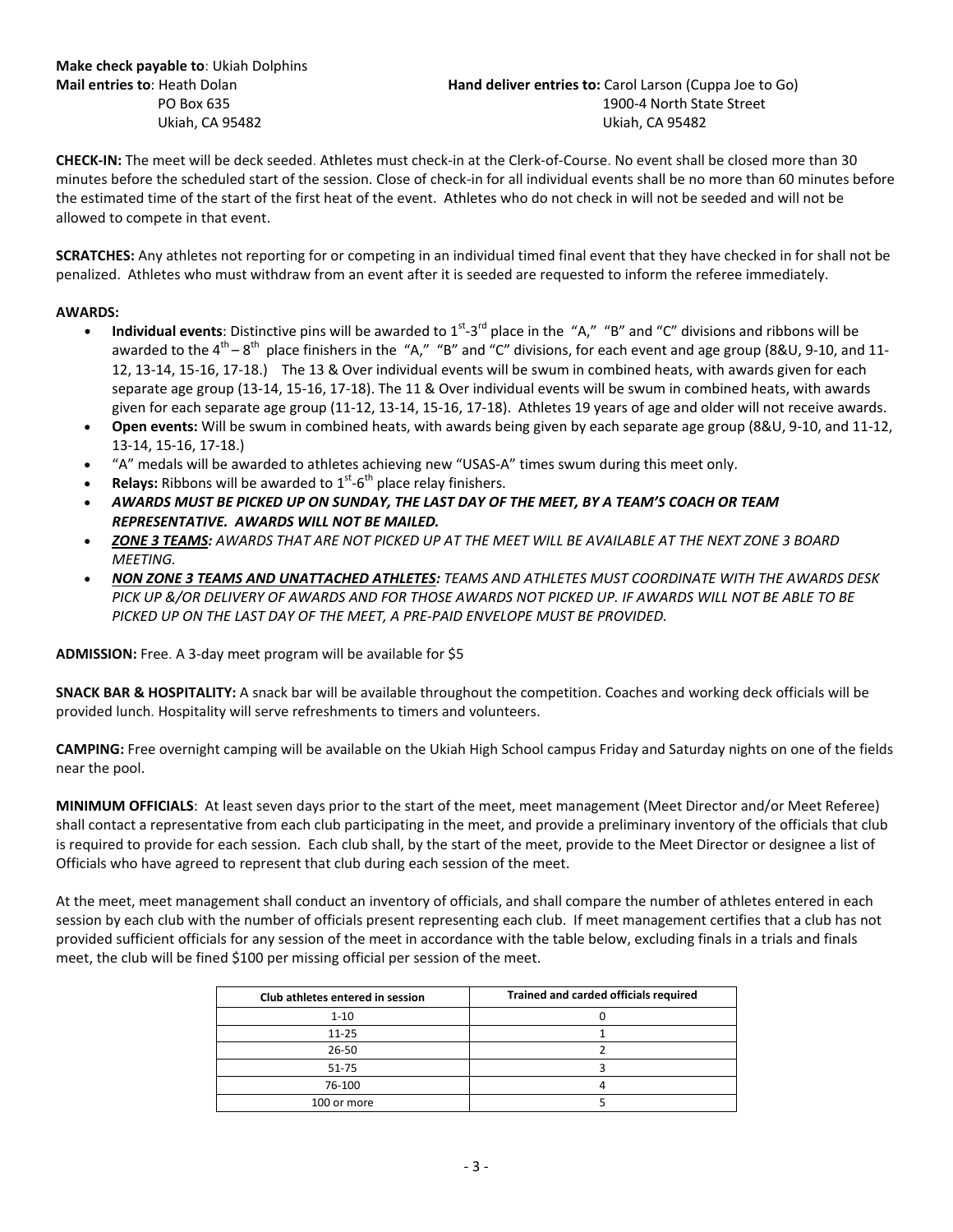\*Zone 3 will include assigned and working Colorado, Intermediary/ Chief Timing Judge, and Computer operator in the count of officials for a session although these positions are not carded. Zone 3 will accept uncarded Trainees in the count of officials for up to two sessions. Clubs may use officials "borrowed" from other teams, or unattached officials at the meet who agree, to fulfill their obligation under the rule.

# **SUMMARY**

| Friday                                                                 |                          |                                 |                          |  |  |  |  |  |  |
|------------------------------------------------------------------------|--------------------------|---------------------------------|--------------------------|--|--|--|--|--|--|
| 8&U                                                                    | $9 - 10$                 | $11 - 12$                       | 13-Over                  |  |  |  |  |  |  |
| 200IM                                                                  | 200IM                    | 200IM                           | 25 FREE                  |  |  |  |  |  |  |
| 25 FREE                                                                | 25 FREE                  | 25 FREE                         | <b>1650 FREE</b><br>OPEN |  |  |  |  |  |  |
| <b>1650 FREE</b><br><b>OPEN</b>                                        | <b>1650 FREE</b><br>OPEN | <b>1650 FREE</b><br><b>OPEN</b> |                          |  |  |  |  |  |  |
|                                                                        |                          |                                 |                          |  |  |  |  |  |  |
| Qualifying times for 1650 FREE OPEN: Girls- 25:01.49/<br>Boys-24:43.79 |                          |                                 |                          |  |  |  |  |  |  |

|                                                  |                                     | Saturday                                       |                                                | Sunday                                        |                                |                                 |                                |  |  |
|--------------------------------------------------|-------------------------------------|------------------------------------------------|------------------------------------------------|-----------------------------------------------|--------------------------------|---------------------------------|--------------------------------|--|--|
| 8&U                                              | $9 - 10$                            | $11 - 12$                                      | 13-Over                                        | 8&U                                           | $9 - 10$                       | $11 - 12$                       | 13-Over                        |  |  |
| 400IM<br><b>OPEN</b>                             | 400IM<br><b>OPEN</b>                | 400IM<br><b>OPEN</b>                           | 400IM OPEN                                     | <b>500 FREE</b><br><b>OPEN</b>                | <b>500 FREE</b><br><b>OPEN</b> | <b>500 FREE</b><br><b>OPEN</b>  | <b>500 FREE</b><br><b>OPEN</b> |  |  |
| 25 FLY                                           | <b>50 FLY</b>                       | 100 FLY                                        | 100 BACK                                       | 25 BACK                                       | <b>200 FREE</b>                | 100IM                           | 200 BACK<br><b>OPEN</b>        |  |  |
| 50 BACK                                          | 50 BREAST                           | 50 BREAST                                      | <b>200 FREE</b>                                | 200 BACK<br><b>OPEN</b>                       | 50 BACK                        | 50 BACK                         | 200 IM                         |  |  |
| 100 IM                                           | 100 BACK                            | <b>200 FREE</b>                                | <b>100 FLY</b>                                 | 50 FREE                                       | 200 BACK<br><b>OPEN</b>        | 200 BACK<br><b>OPEN</b>         | 100<br><b>BREAST</b>           |  |  |
| 25 FREE                                          | <b>100 FREE</b>                     | 50 FREE                                        | <b>100 FREE</b>                                | 50<br><b>BREAST</b>                           | 50 FREE                        | 100<br><b>BREAST</b>            | 50 FREE                        |  |  |
| 200<br><b>BREAST</b><br><b>OPEN</b>              | 200<br><b>BREAST</b><br><b>OPEN</b> | 100 BACK                                       | 200 BREAST<br><b>OPEN</b>                      | <b>50 FLY</b>                                 | 100<br><b>BREAST</b>           | <b>50 FLY</b>                   | 200 FLY<br><b>OPEN</b>         |  |  |
| 100<br>MEDLEY<br>RELAY                           | 200<br>MEDLEY<br>RELAY              | 200<br><b>BREAST</b><br><b>OPEN</b>            | 200 MEDLEY<br>RELAY                            | 25<br><b>BREAST</b>                           | 100 FLY                        | <b>100 FREE</b>                 | <b>200 FREE</b><br>RELAY       |  |  |
|                                                  |                                     | 200<br><b>MEDLEY</b><br>RELAY                  |                                                | 200 FLY<br><b>OPEN</b>                        | 100IM                          | 200 FLY<br><b>OPEN</b>          |                                |  |  |
|                                                  |                                     |                                                |                                                | <b>100 FREE</b><br><b>RELAY</b>               | 200 FLY<br><b>OPEN</b>         | <b>200 FREE</b><br><b>RELAY</b> |                                |  |  |
|                                                  |                                     |                                                |                                                |                                               | <b>200 FREE</b><br>RELAY       |                                 |                                |  |  |
| <b>Qualifying Times:</b>                         |                                     |                                                |                                                | <b>Qualifying Times:</b>                      |                                |                                 |                                |  |  |
| 400 IM OPEN: Girls - 6:28.59/ Boys - 6:20.09     |                                     |                                                | 500 FREE OPEN: Girls - 7:09.29/ Boys - 7:02.99 |                                               |                                |                                 |                                |  |  |
| 200 BREAST OPEN: Girls - 3:25.79/ Boys - 3:17.69 |                                     | 200 BACK OPEN: Girls - 2:59.49/ Boys - 2:55.29 |                                                |                                               |                                |                                 |                                |  |  |
|                                                  |                                     |                                                |                                                | 200 FLY OPEN: Girls - 3:02.39/ Boys - 2:58.09 |                                |                                 |                                |  |  |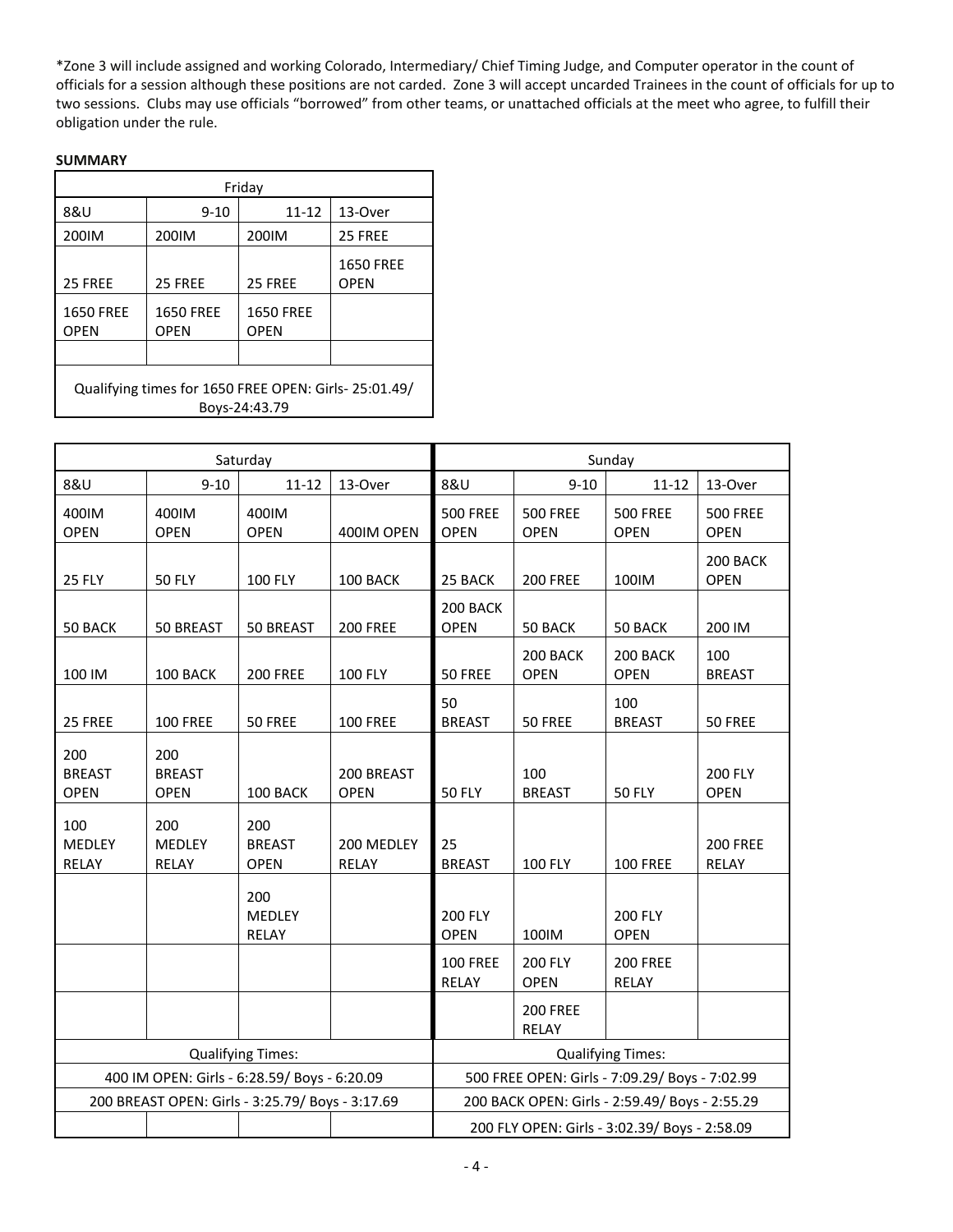#### **EVENTS**

| <b>Friday, July 24, 2015</b>  |                        |               |  |  |  |  |  |
|-------------------------------|------------------------|---------------|--|--|--|--|--|
| <b>EVENT#</b><br><b>EVENT</b> |                        | <b>EVENT#</b> |  |  |  |  |  |
|                               | 11-12 200 IM           |               |  |  |  |  |  |
| ς                             | 10-Under 200 IM        |               |  |  |  |  |  |
|                               | <b>OPEN 25 FREE</b>    | հ             |  |  |  |  |  |
|                               | <b>OPEN 1650 FREE*</b> |               |  |  |  |  |  |

|               | Saturday, July 25, 2015 |               |                   | <b>Sunday, July 26, 2015</b> |  |  |  |  |
|---------------|-------------------------|---------------|-------------------|------------------------------|--|--|--|--|
| <b>EVENT#</b> | <b>EVENT</b>            | <b>EVENT#</b> | <b>EVENT</b><br># | <b>EVENT</b>                 |  |  |  |  |
| 101           | OPEN 400 IM*            | 102           | 201               | OPEN 500 FREE*               |  |  |  |  |
| 103           | 11-12 100 Fly           | 104           | 203               | 11-12 100 IM                 |  |  |  |  |
| 105           | 8 & U 25 Fly            | 106           | 205               | 9-10 200 Free                |  |  |  |  |
| 107           | 9-10 50 Fly             | 108           | 207               | 8 & U 25 Back                |  |  |  |  |
| 109           | 13 & O 100 Back         | 110           | 209               | 11-12 50 Back                |  |  |  |  |
| 111           | 11-12 50 Breast         | 112           | 211               | 9-10 50 Back                 |  |  |  |  |
| 113           | 8 & U 50 Back           | 114           | 213               | OPEN 200 BACK*               |  |  |  |  |
| 115           | 9-10 50 Breast          | 116           | 215               | 8 & U 50 Free                |  |  |  |  |
| 117           | 11 & O 200 Free         | 118           | 217               | 9-10 50 Free                 |  |  |  |  |
| 119           | 8 & U 100 IM            | 120           | 219               | 13 & O 200 IM                |  |  |  |  |
| 121           | 9-10 100 Back           | 122           | 221               | 8 & U 50 Breast              |  |  |  |  |
| 123           | 11-12 50 Free           | 124           | 223               | 9-10 100 Breast              |  |  |  |  |
| 125           | 13 & O 100 Fly          | 126           | 225               | 11 & O 100 Breast            |  |  |  |  |
| 127           | 9-10 100 Free           | 128           | 227               | 8 & U 50 Fly                 |  |  |  |  |
| 129           | 8 & U 25 Free           | 130           | 229               | 9-10 100 Fly                 |  |  |  |  |
| 131           | 13 & O 100 Free         | 132           | 231               | 11-12 50 Fly                 |  |  |  |  |
| 133           | 11-12 100 Back          | 134           | 233               | 13 & O 50 Free               |  |  |  |  |
| 135           | OPEN 200 Breast*        | 136           | 235               | 8 & U 25 Breast              |  |  |  |  |
| 137           | 8-U 100 Medley Relay    | 138           | 237               | 9-10 100 IM                  |  |  |  |  |
| 139           | 9-10 200 Medley Relay   | 140           | 239               | 11-12 100 Free               |  |  |  |  |
| 141           | 11-12 200 Medley Relay  | 142           | 241               | <b>OPEN 200 FLY*</b>         |  |  |  |  |
| 143           | 13-O 200 Medley Relay   | 144           | 243               | 8-Under 100 FREE Relay       |  |  |  |  |

| <b>Sunday, July 26, 2015</b> |                        |               |  |  |  |  |  |  |
|------------------------------|------------------------|---------------|--|--|--|--|--|--|
| <b>EVENT</b><br>#            | <b>EVENT</b>           | <b>EVENT#</b> |  |  |  |  |  |  |
| 201                          | OPEN 500 FREE*         | 202           |  |  |  |  |  |  |
| 203                          | 11-12 100 IM           | 204           |  |  |  |  |  |  |
| 205                          | 9-10 200 Free          | 206           |  |  |  |  |  |  |
| 207                          | 8 & U 25 Back          | 208           |  |  |  |  |  |  |
| 209                          | 11-12 50 Back          | 210           |  |  |  |  |  |  |
| 211                          | 9-10 50 Back           | 212           |  |  |  |  |  |  |
| 213                          | OPEN 200 BACK*         | 214           |  |  |  |  |  |  |
| 215                          | 8 & U 50 Free          | 216           |  |  |  |  |  |  |
| 217                          | 9-10 50 Free           | 218           |  |  |  |  |  |  |
| 219                          | 13 & O 200 IM          | 220           |  |  |  |  |  |  |
| 221                          | 8 & U 50 Breast        | 222           |  |  |  |  |  |  |
| 223                          | 9-10 100 Breast        | 224           |  |  |  |  |  |  |
| 225                          | 11 & O 100 Breast      | 226           |  |  |  |  |  |  |
| 227                          | 8 & U 50 Fly           | 228           |  |  |  |  |  |  |
| 229                          | 9-10 100 Fly           | 230           |  |  |  |  |  |  |
| 231                          | 11-12 50 Fly           | 232           |  |  |  |  |  |  |
| 233                          | 13 & O 50 Free         | 234           |  |  |  |  |  |  |
| 235                          | 8 & U 25 Breast        | 236           |  |  |  |  |  |  |
| 237                          | 9-10 100 IM            | 238           |  |  |  |  |  |  |
| 239                          | 11-12 100 Free         | 240           |  |  |  |  |  |  |
| 241                          | <b>OPEN 200 FLY*</b>   | 242           |  |  |  |  |  |  |
| 243                          | 8-Under 100 FREE Relay | 244           |  |  |  |  |  |  |
| 245                          | 9-10 200 FREE Relay    | 246           |  |  |  |  |  |  |
| 247                          | 11-12 200 FREE Relay   | 248           |  |  |  |  |  |  |
| 249                          | 13-O 200 FREE RELAY    | 250           |  |  |  |  |  |  |

## **\*OPEN EVENT QUALIFYING TIMES**:

1650 FREE OPEN: Girls- 25:01.49/ Boys-24:43.79 IM OPEN: Girls - 6:28.59/ Boys - 6:20.09 200 BREAST OPEN: Girls - 3:25.79/ Boys - 3:17.69 500 FREE OPEN: Girls - 7:09.29/ Boys - 7:02.99 200 BACK OPEN: Girls - 2:59.49/ Boys - 2:55.29 200 FLY OPEN: Girls - 3:02.39/ Boys - 2:58.09

Use the following URL to find the time standards: <http://www.pacswim.org/swim-meet-times/standards>